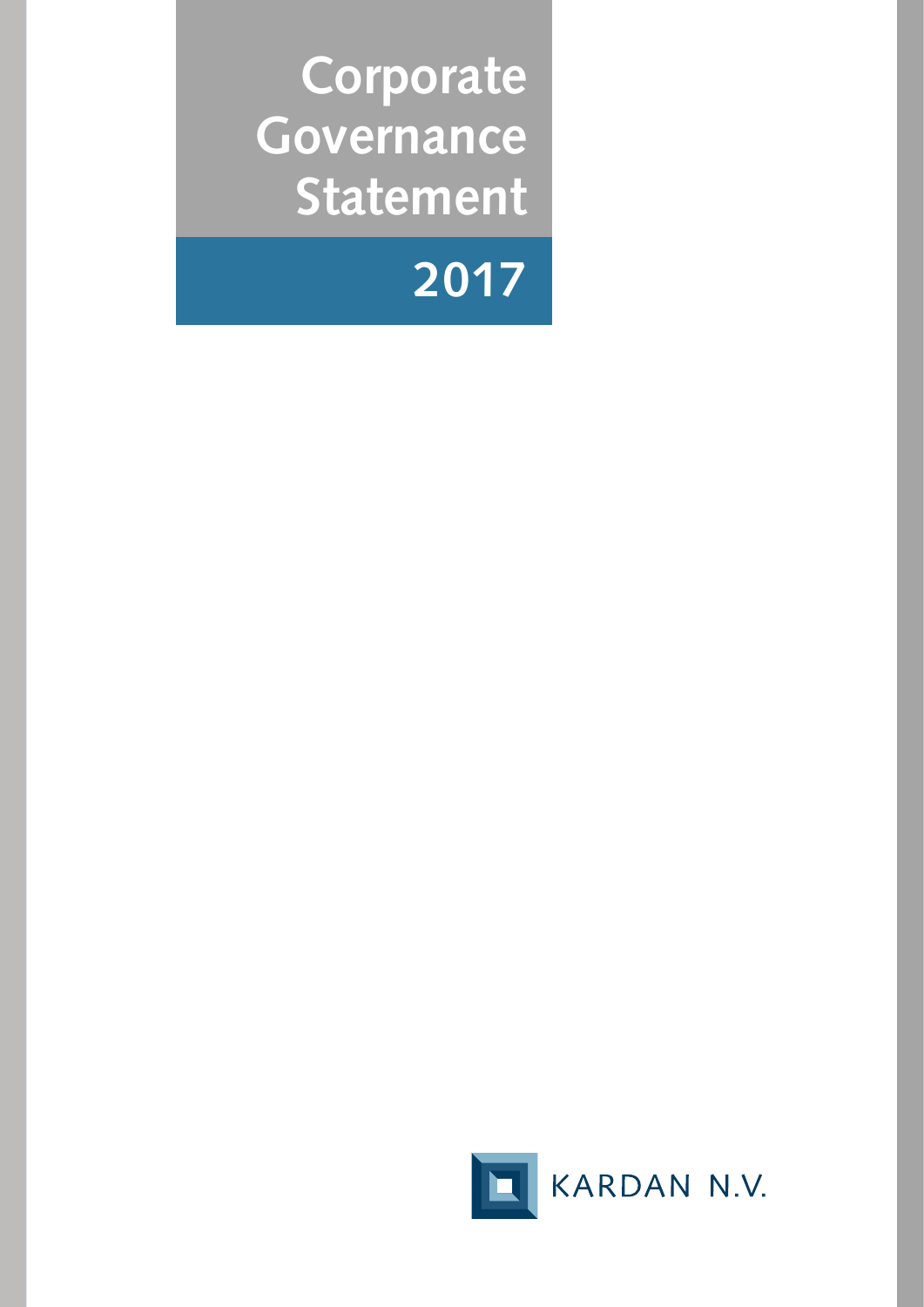**This Corporate Governance Statement 2017 forms an integral part of the 2017 Annual Report of Kardan N.V.**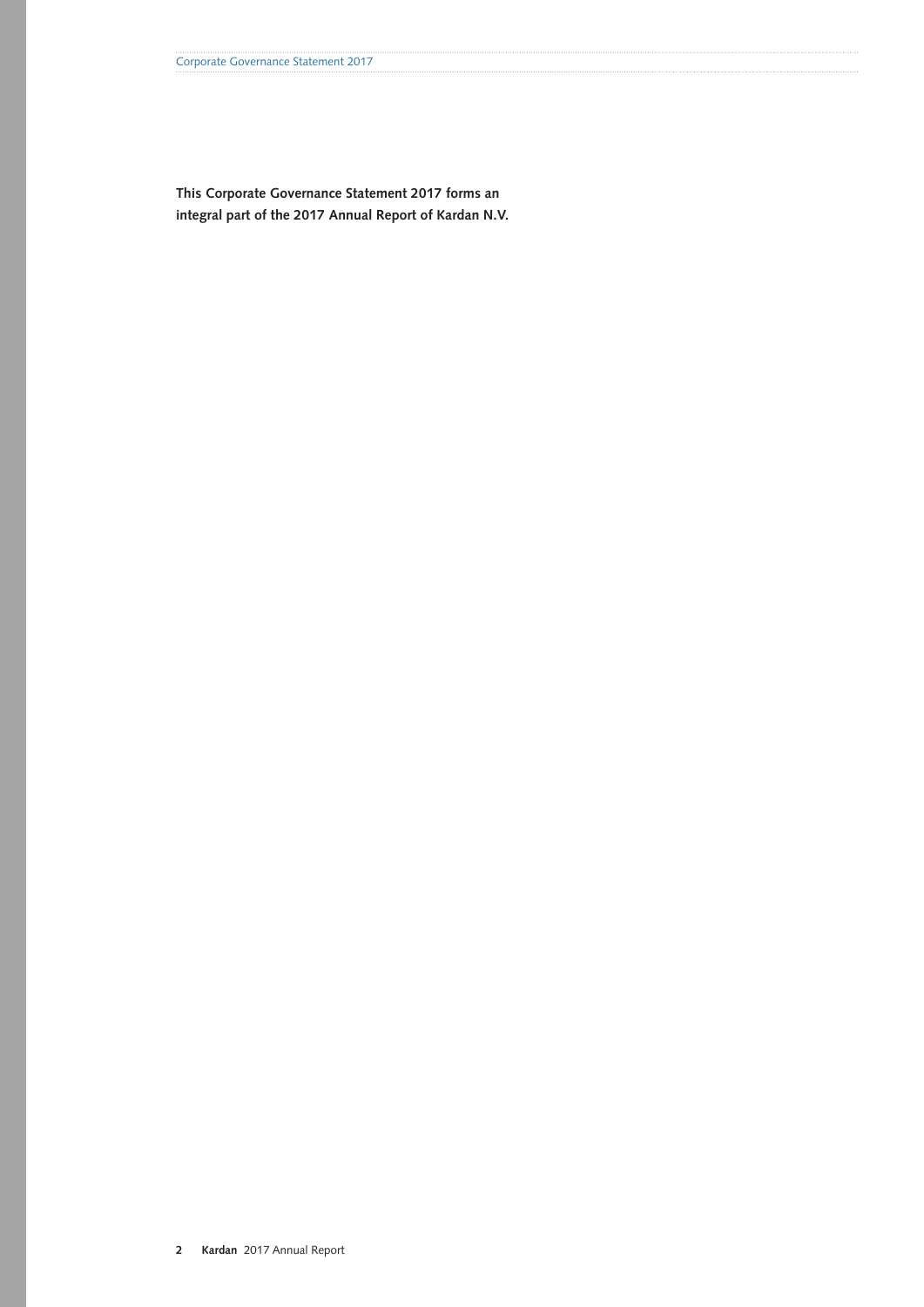# **Corporate Governance Statement 2017 Kardan N.V.**

Kardan's corporate governance statement<sup>1</sup> has been prepared in accordance with article 2a of the Decree of December 23, 2004, establishing further instructions concerning the content of annual reports (*Besluit inhoud bestuursverslag*; the 'Decree'). The information required to be included in this statement as described in articles 3, 3a and 3b of the Decree is as follows:

- 1. the extent and manner of implementation of the Dutch Corporate Governance Code;
- 2. the main characteristics of the risk management and internal control systems connected with Kardan's financial reporting process;
- 3. the functioning of the General Meeting of Shareholders;
- 4. the composition and functioning of the Board;
- 5. the diversity policy for the Board; and
- 6. statement in light of Article 10 of the European Takeover Directive.

# **1. The extent and manner of implementation of the Dutch Corporate Governance Code**

Pursuant to the Decree, companies listed in the Netherlands are required to comply with the Dutch Corporate Governance Code (the 'Code'), or in case of non-compliance explain the reason thereof. The full text of the Code can be found on [www.commissiecorporategovernance.nl](https://www.mccg.nl/).

The Code sets out sound business principles of corporate governance and contains certain normative standards that pertain, among other things, to the relationship between the various corporate bodies of a company.

In the revised Code, long-term value creation forms the starting point for corporate governance. The Code stipulates that the executive board should focus on long-term value creation, and take the stakeholder interests that are relevant in this context into account.

The way in which the Board put this into practice must be explained in the annual board report.

Focusing on long-term value creation is an ongoing process. Depending on the dynamics of the market within which the enterprise affiliated with the company is operating, it may be necessary to make short-term adjustments to strategy. Discussions about larger trends, and asking disruptive questions, will help keep the company on the right track. In some situations, a company may explicitly decide to focus on the short term. Kardan's current short and long term strategy is primarily focused on the repayment of its Debenture through generating cash by selling assets assuring the going concern of Kardan, whilst continuing to also focus on further improving the results of the subsidiaries and therefore their value.

Although the Code is focused on a dualistic governance model (i.e. two-tier governance structure), it also provides guidelines for companies with a one-tier governance system, which are laid down in Chapter 5 of the revised Code.

It is emphasized that independent supervision by non-executive directors must be sufficiently ensured, and that those provisions in the Code which pertain to supervisory board members also apply to nonexecutive directors, without prejudice to the other responsibilities these non-executive directors may have. Where this is not possible, the company should explain why it cannot apply such principle and relate it to the company-specific situation.

The Board attributes great value to clear and transparent reporting, which it believes benefits all of its stakeholders, and fully endorses the main principle of the Code, namely that compliance with the Code is more a matter of tailored governance than checking boxes. The Board takes a pragmatic approach in applying the Code to its one-tier governance system and will consequently explain where and why Kardan deviates from the Code. When it is deemed necessary, the Board will explain how certain principles and provisions of the Code are applied to Kardan's one-tier governance system.

<sup>1</sup> Definitions used in this Corporate Governance Statement shall have the meaning as set out in Kardan's Annual Report 2017.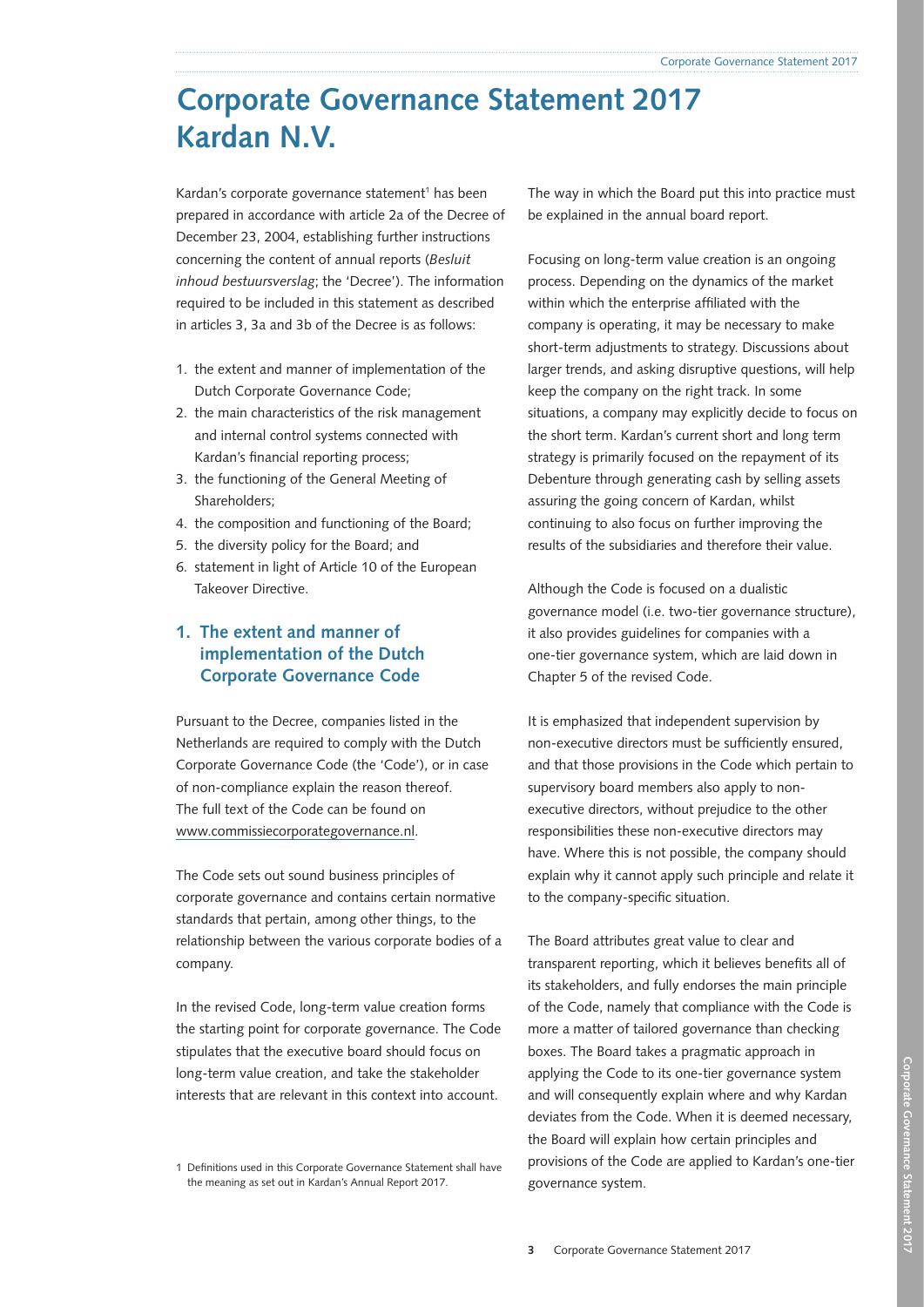# **Deviations from the Code**

*Provision 2.1.7 and 2.1.8 – Independence of the non-executive Board Members*: As of December 31, 2017 and the date of this report, the Board comprises a majority of independent non-executive Board Members. The non-executive Board Members which are non-independent are the founders of Kardan and given their extensive knowledge of the sectors in which Kardan operates, which bring invaluable expertise to the Board, this justifies the deviation from the Code.

*Provision 2.2.1 – Appointment management board:* Given the fact that the operations and the business model of Kardan are by nature long term, it is deemed in the best interest of Kardan and its stakeholders to include in the Articles the provision that the CEO is appointed for a period of five years with the possibility of reappointment. The intention of this is to establish a stable, long-term commitment of management. Although this term constitutes a deviation from the Code, Kardan is of the opinion that it contributes to the (long-term) best interests of Kardan and its stakeholders and as such adheres to the broader sense and interpretation of the Code.

*Provision 2.3.6 – Tasks of the Chairman:* Under the Whistleblower Policy (published on [www.kardan.nl](https://www.kardan.nl)) currently in place, (suspicions of) material misconduct and irregularities are in first instance reported to the compliance officer who reports this to the CEO. Under specific circumstances as further specified in the Whistleblower Policy, suspicions are reported to the Chairman.

# **2. Main characteristics of the risk management and internal control systems connected with Kardan's financial reporting process**

Taking risks is an integral part of doing business and can create opportunities which in turn can lead to positive results. Kardan therefore deems it important to have a proper 'risk culture' throughout the Kardan Group, entailing that all employees share a joint

responsibility in being risk aware and acting accordingly. Likewise, Kardan believes that management should lead the way through example.

Kardan considers risk management to be an integral part of the daily management responsibility. In order to ensure adequate knowledge and understanding of local business environments, and thus to minimize risks, the management teams of all Kardan group companies consist of both local and international members.

Kardan has a transparent and structured management information system in place, based on monthly management reports submitted and presented by the subsidiaries to enable sound analyses and decisions. The Company is listed on both the Euronext Amsterdam and the Tel Aviv Stock Exchange. Its governance structures are therefore solid and, given its dual listing, Kardan is obliged to publicly report on the quarterly results of the Group. As a result, this means – among other things – that Executive Management discusses strategic, operational and budgetary issues with the management and boards of our subsidiaries at least on a quarterly basis.

Kardan's risk management framework was originally based on the principles of the Committee of Sponsoring Organizations of the Treadway Commission ('COSO') and has since been updated to incorporate the COSO frameworks. In 2017 our risk management process was further updated to incorporate the principles of the revised Dutch Corporate Governance Code to secure alignment with best practices, while remaining fit for purpose for Kardan.

Kardan is of the view that its risk management framework and approach should constitute a link between strategy, policy-making and operational execution and should be instrumental in obtaining a clear view on its business environment and the challenges it faces; and that accordingly it should provide reasonable assurance that sufficient and appropriate control measures are in place to support the Group in achieving its objectives.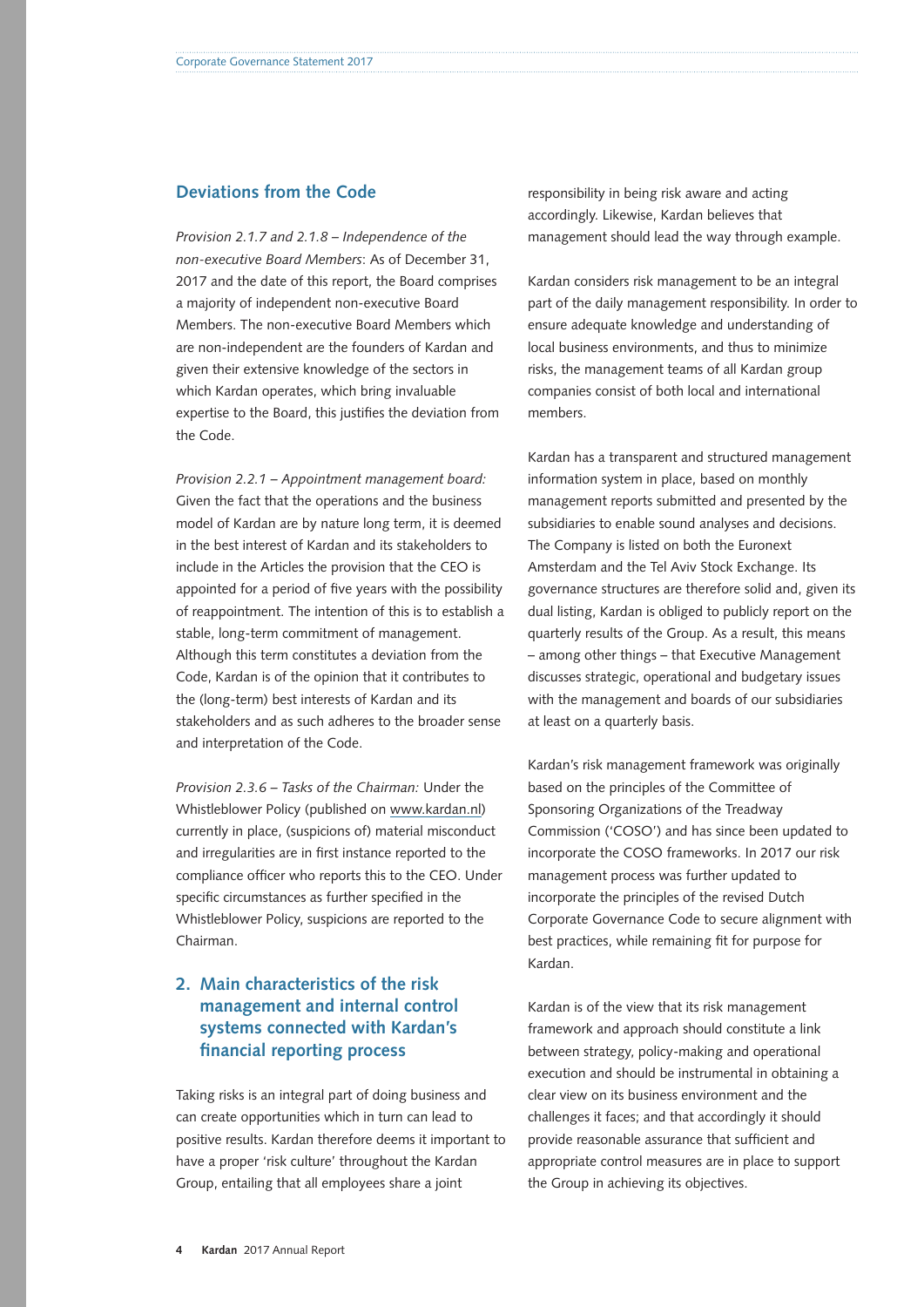Besides complying with Dutch Securities Law regulations, Kardan also complies with Israel's Securities Law regulations relating to the effectiveness of internal control over financial reporting and disclosure ('Israeli SOX'). During the year under review all steps have been taken to be able to provide a declaration regarding the effectiveness of the internal control. Based upon the work performed, the CEO and the CFO of Kardan N.V. have made a statement in the Israeli Annual Report that as of December 31, 2017 the control over financial reporting and disclosure is effective ('the Control Statement').

The effectiveness of the internal controls over financial reporting and disclosure was also audited by the Group's external auditors. Kardan's (main) subsidiaries also provide Kardan with a representation letter on a yearly basis.

The In-Control Statement of the Board, as required by Dutch Securities Law, can be found on page 40 of the Annual Report 2017.

# **3. Functioning of the General Meeting of Shareholders:**

# **Shareholders and Shareholders' Rights**

## **General Meeting**

The Annual General Meeting of Shareholders is the forum in which the Board accounts for the manner in which it has performed its duties. The CEO gives a presentation on business developments over the preceding year and shareholders are given the opportunity to raise questions on the business and current matters. Kardan considers it to be in its interest that the shareholders take part in the decision-making process in the General Meeting of Shareholders as much as possible.

Each shareholder has the right to attend the General Meeting of Shareholders which is held in the Netherlands, either in person or represented by proxy, and to address the meeting and to exercise voting rights subject to the provisions of the Articles and

Dutch law. A shareholder has the aforementioned rights if he/she is registered as a shareholder on the applicable record date as set by the Board and announced in the convocation notice. To the extent practically feasible, investors located in Israel can participate in a General Meeting of Shareholders by means of a conference call or a video conference.

A General Meeting of Shareholders is held at least once a year in order to, among other things, discuss the report of the Board, to adopt the statutory financial statements, to appoint the external auditor, to adopt any proposal concerning dividends, to, if applicable, appoint and reappoint board members, to amend the Articles and to consider any other matters proposed by the Board or the shareholders in accordance with the Articles and Dutch law. Pursuant to both Dutch law and the Articles, the General Meeting of Shareholders discusses and passes, under a separate agenda item, resolutions discharging board members from their responsibilities for the performance of their respective duties in the preceding financial year. This discharge only pertains to matters known to Kardan and the shareholders at the time the resolution is adopted. The external auditor will attend and be entitled to address the General Meeting of Shareholders.

Other General Meetings of Shareholders may be held as often as the Board deems necessary. In addition, one or more shareholders holding at least 10% of Kardan's issued share capital can request the Board, in writing, to convene a General Meeting of Shareholders, specifying in detail the items to be discussed. If the Board fails to convene and hold a meeting, the requesting shareholder(s) may call the meeting, observing Dutch law and the Articles.

The Annual General Meeting of Shareholders was held on 24 May 2017. The meeting topics included amongst others the Annual Report 2016, Board reappointments and remuneration, An Extraordinary General Meeting of Shareholders was held on 12 September 2017, during which Ms. Tall was appointed as non-executive Board Member and the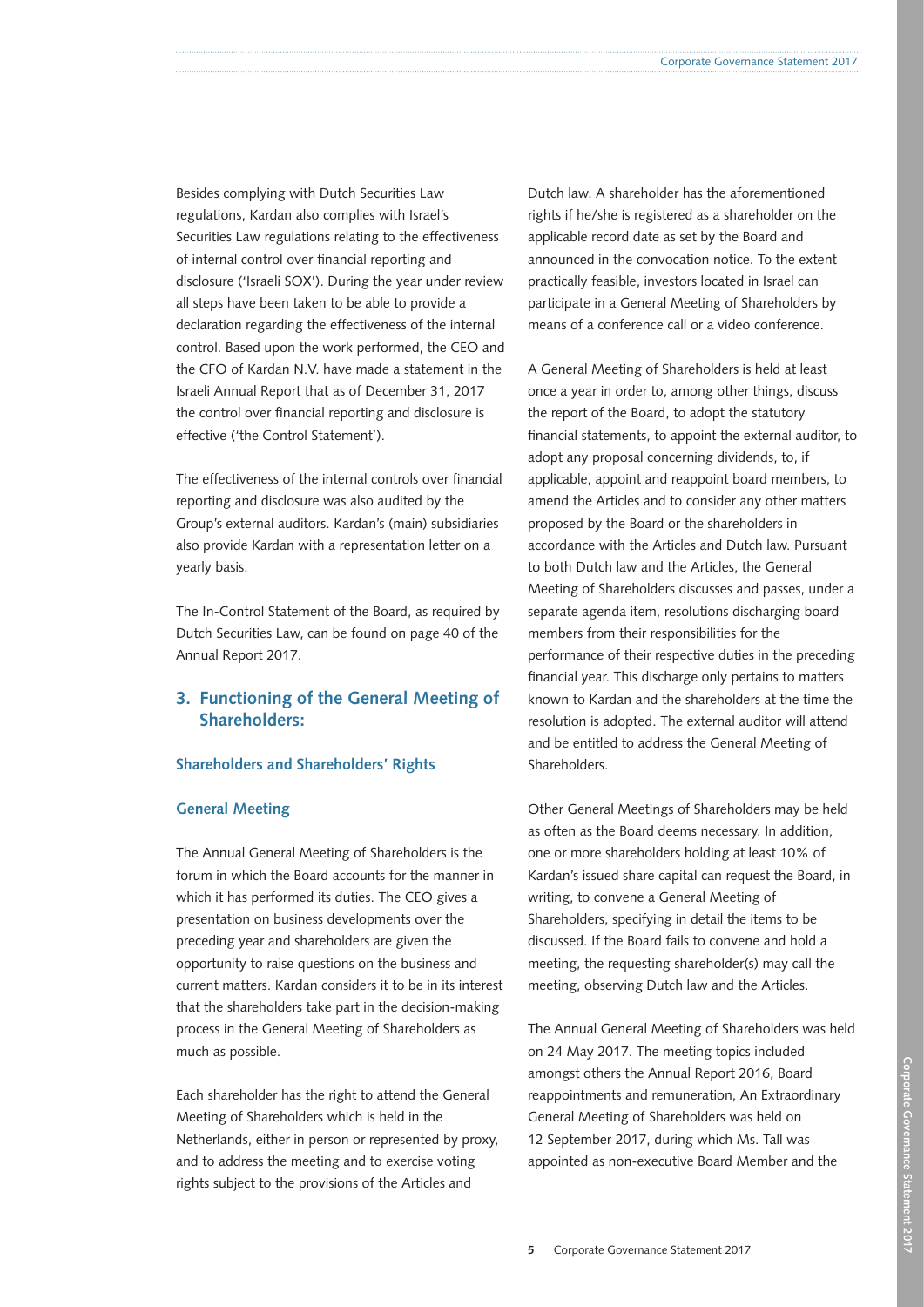General Meeting of Shareholders agreed to a proposed amendment of the Articles.

## **Voting**

Each share carries one vote. Kardan has only one class of shares, being ordinary shares with a nominal value of € 0.20 each. Dutch law requires Kardan to set the record date for the exercise of the voting rights and the rights relating to General Meetings of Shareholders on the twenty-eighth day prior to the day of the General Meeting of Shareholders. Unless provided otherwise by Dutch law or the Articles, there are no quorum requirements. At present, Kardan does not facilitate electronic voting.

As a general rule, resolutions are adopted by an absolute majority of the votes cast. Dutch law and the Articles can stipulate that certain resolutions are adopted by a qualified or special majority of the votes cast.

Furthermore, the Articles and Dutch law require that certain important resolutions made by the Board are subject to the prior approval of the General Meeting of Shareholders, for example the entering into Extraordinary Transactions, as defined in the Articles.

## **Proposed resolutions**

One or more shareholders representing at least 3% of Kardan's issued share capital has/have the right to request the Board to place items on the agenda of a General Meeting of Shareholders provided such request is duly motivated and explained or accompanied by a draft resolution. The Board shall then add the item to the meeting's agenda, provided that the request is received by the Board in writing no later than on the sixtieth day before the day of the General Meeting of Shareholders.

Notice of a General Meeting of Shareholders shall be given ultimately on the forty-second day prior to the day of the General Meeting of Shareholders.

## **Changes to rights**

Rights of shareholders may change pursuant to an amendment of the Articles, a statutory merger or demerger or dissolution of the Company. A resolution of the General Meeting of Shareholders is required to effect these changes.

# **4. The composition and functioning of the Board**

# **Board and CEO**

Kardan is managed by a one-tier Board, which at 31 December 2017 comprised one executive Board Member, being the CEO and eight non-executive Board Members. In 2018, Mr. Groen, Mr. Marsman and Mr. Schnur stepped down as Board Members, pursuant to which the Board consists of five non-executive Board Members and one executive Board Member at the date of this Annual Report.

The Board reports to the General Meeting of Shareholders of Kardan.

The Board Members have a shared responsibility for Kardan's general course of affairs and are collectively responsible for: a) Kardan's strategy and objectives; b) Kardan's financial status; c) Kardan's organizational structure; d) the publication of prospectuses or shelf prospectuses by Kardan; e) the financial and periodic reports issued by Kardan; f) the fairness and reasonableness of the highest remunerated employees within the Kardan Group; and g) issuance of debenture series and/or other securities.

The responsibility for the day-to-day management is assigned to the CEO based on a power of attorney provided by the Board. The CEO is authorized to represent Kardan, jointly with a member of the Executive Management, but needs the Board's prior approval with respect to material transactions such as, but not limited to: acquiring or alienating assets with a value exceeding € 10,000,000 or providing guarantees to parties outside the Kardan Group for an amount exceeding € 10,000,000. These restrictions are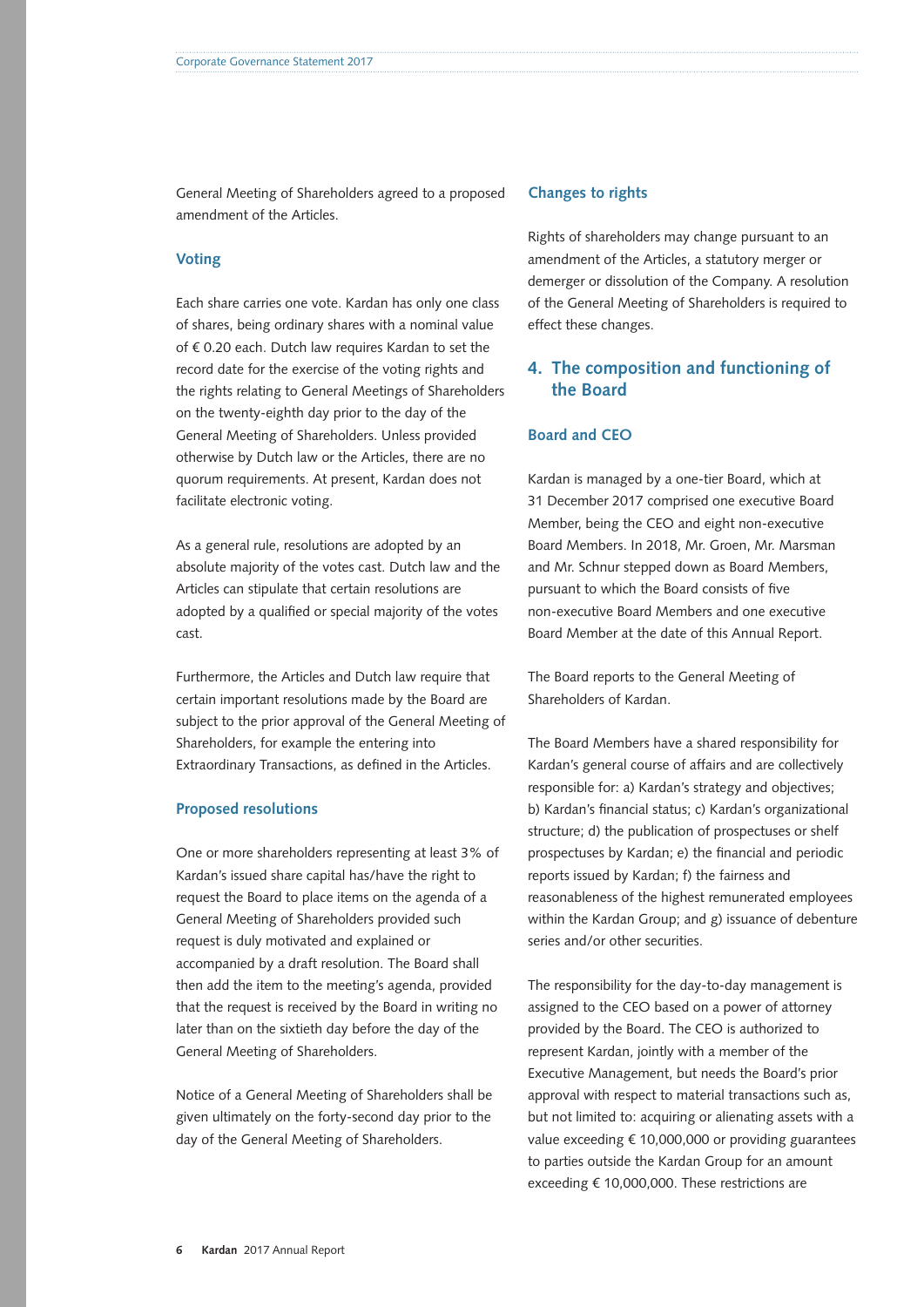included in the Articles and in the Board Regulations. Moreover, the CEO will ensure that he provides the Board Members with all information required to carry out their duties in a timely and well-founded manner.

In any case, certain duties remain the exclusive domain of the non-executive Board Members, such as supervising the CEO and nominating Board Members for appointment by the General Meeting of Shareholders.

Although management and supervisory duties are allocated between executive and non-executive Board Members, the principle of collective responsibility applies to the entire Board, executive and non-executive Board Members alike.

The Board supervises the performance of the CEO's duties by assessing, for example: a) the achievement of Kardan's objectives; b) the implementation of the corporate strategy; c) the risks inherent in the business activities and the design and effectiveness of the internal risk management and control systems; d) the financial reporting process; e) compliance with legislation and regulations; f) close involvement in the case of a takeover bid; and g) the company/ shareholder relationship.

The Board acts in accordance with the Articles and Board Regulations, both published on Kardan's website. The Board is supported by the Company Secretary who ensures that the correct procedures are followed and that the Board acts in accordance with its statutory obligations and its obligations under the Articles and the Code.

# **Chairman**

The Chairman of the Board is an independent, non-executive Board Member. The Chairman sets the agenda, chairs the Board meetings and monitors the proper composition and functioning of the Board, the Audit Committee and the RAS Committee. Furthermore, the Chairman is responsible for ensuring that the members of the Board receive, in a timely manner, all information from the CEO and other senior members of the management team, which is required for the proper performance of their duties. He also oversees the decision-making process itself and actively monitors any potential conflict of interest when matters are discussed and decisions need to be taken by the Board. In the absence of the Chairman, the Vice-Chairman shall replace him.

The Chairman meets, at least once a year, individually with each non-executive director to ensure that any issues of interest or concern to either party in relation to the Board and its functioning are fully aired.

## **Appointment and composition of the Board**

Following a recommendation of the RAS Committee, the Board has the right to make nominations for Board candidates that are subsequently put forward for appointment by the General Meeting of Shareholders. Each non-executive Board Member is appointed for a period of four years, ending no later than at the end of the General Meeting of Shareholders held in the fourth year after the year of appointment. Each non-executive Board Member may be reappointed for a new term of office. The executive Board Member (CEO) is appointed for a period of five years.

The Board itself determines its size, provided that the Board must comprise at least three members and a maximum of fifteen. Each Board Member must be capable of assessing the broad outline of Kardan's overall policy and must have the specific expertise required for the fulfillment of the duties assigned to the role designated to him/her in the Board profile. In addition, a Board Member must have sufficient time to allocate to the duties required from him/her.

The Board can request its members to retire early in the event of inadequate performance or a structural incompatibility of interests. It is considered desirable for the Board to represent, to the extent possible, a wide range of expertise so that it has relevant knowledge of, and experience in, business management, financial administration, legal and accounting for listed companies. Although the composition of the Board is currently not in full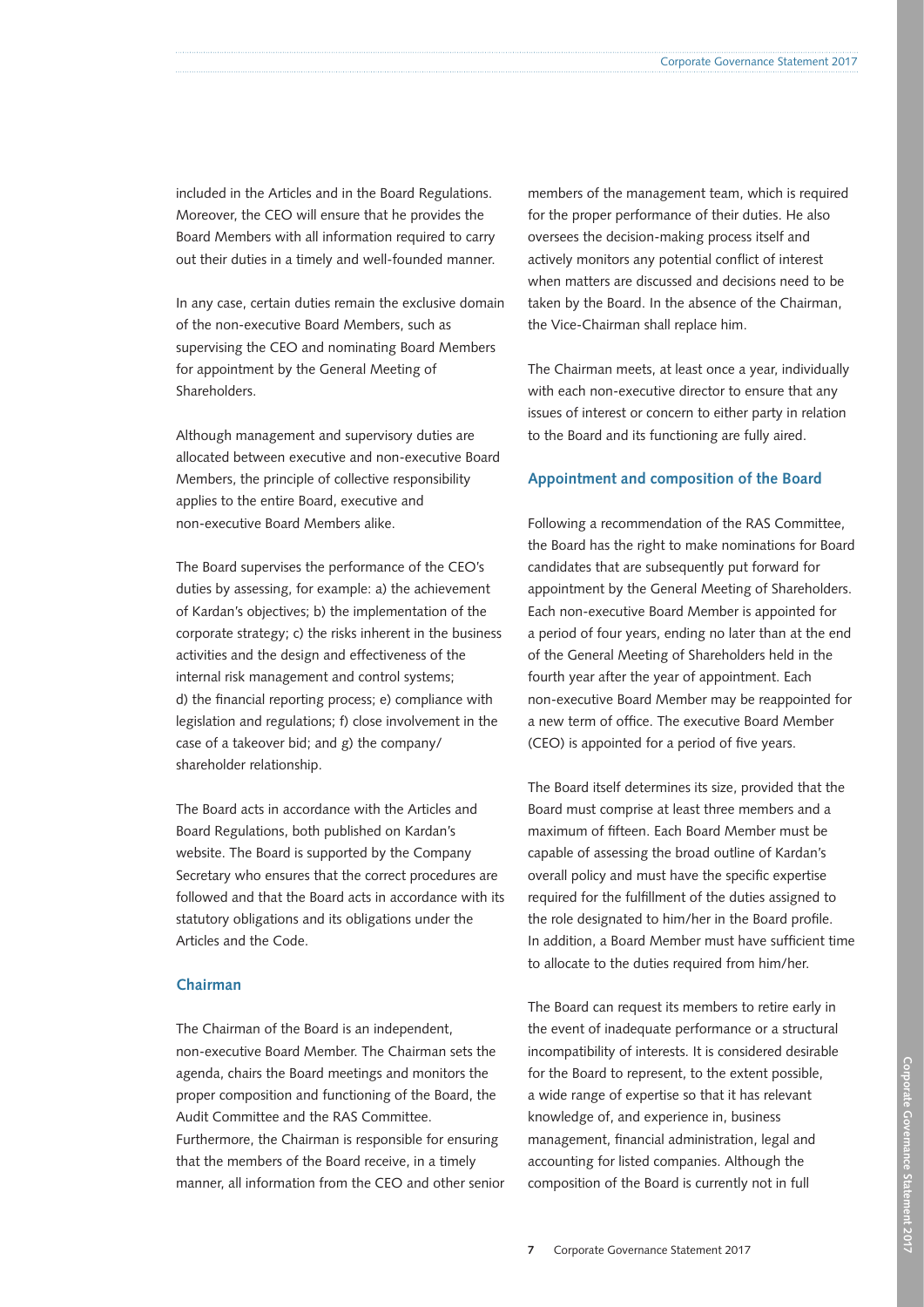accordance with the statutory requirements on gender diversity, having only one female Board Member, the Board recognizes the importance of a gender balanced composition and takes this into account when selecting potential Board nominees. However, as gender is only part of diversity, the Board will continue to select members on the basis of their background, knowledge and experience.

The Board Members comply with the rules under Dutch corporate law pertaining to the limitation of the number of board positions in Dutch large companies. Pursuant to Kardan's insider trading policy, the Board Members cannot trade in Kardan's securities during closed periods prior to the publication of annual or periodic results.

# **Biographies**

An overview of the Board Members and their biographies, as of the date of this report, is presented below.

#### **Peter Sheldon (1941) – Chairman**

Chairman of the Board, non-executive Board Member, member of the Audit Committee and member of the RAS Committee.

*Nationality*: British and Israeli

Mr. Sheldon started his career as a chartered accountant in London, UK, in 1958 and since 1971, when he left professional practice, has built a very successful international career in senior, executive and non-executive positions in a wide range of international listed and private companies, including Hambros Bank plc. Mr. Sheldon served as non-executive chairman of BATM Advanced Communications Ltd., an Israeli technology company listed on the London and Tel Aviv Stock Exchanges for 15 years until December 31, 2014. As a result of his varied professional and commercial career, Mr. Sheldon has acquired total familiarity with the capital markets, their institutions and all aspects of corporate governance.

#### **Ariel Hasson (1973) - CEO**

Executive Board Member and CEO *Nationality*: Israeli

Mr. A. Hasson holds a BA in management and economics from the Tel Aviv University as well as an MBA from the Kellogg School of Management at the Northwestern University (Illinois, US). He worked for the Boston Consulting Group and subsequently joined Bank Hapoalim, Israel's largest bank, as chief advisor to the CEO and later as Executive Vice President, Head of Emerging Markets Banking. Since 2010 Mr. Hasson served as the CEO of TBIF Financial Services B.V., a fully-owned subsidiary of Kardan N.V holding the group's banking and retail lending businesses. In April 2016 Mr. Hasson was appointed as CEO of Kardan N.V.

## **Cor van den Bos (1952) – Vice-Chairman**

Vice-Chairman of the Board, non-executive Board Member and chairman of the Audit Committee *Nationality*: Dutch

Mr. Van den Bos has a master's degree in business economics and in auditing/accountancy from Erasmus University Rotterdam. He started his extensive career at AEGON, a Dutch insurance company, where he ultimately served on the executive board of AEGON Netherlands N.V. In this capacity he was responsible for, among other things, general insurance business lines, Life Insurance Bank, ICT, and finance. Mr. Van den Bos consecutively served as a member of the executive boards of Athlon Groep N.V., a Dutch listed leasing company and SNS Reaal N.V., a bank and insurance company, which became listed during his tenure. Mr. Van den Bos is currently supervisory board member at ASR Nederland N.V. (Vice – Chairman, Chairman of the Audit Committee, Chairman of ASR Bank N.V.).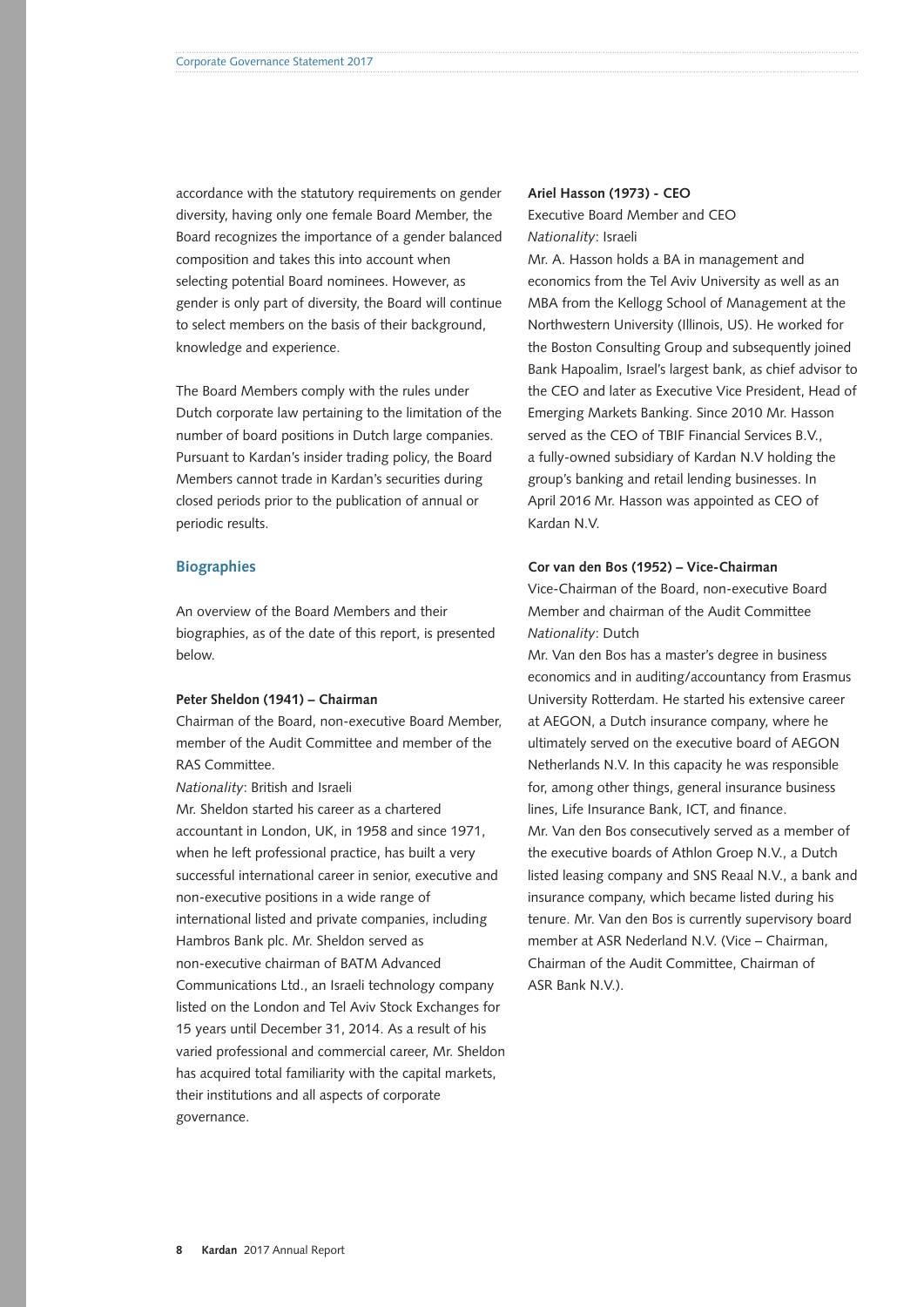#### **Yosef Grunfeld (1942)**

Non-executive Board Member

*Nationality*: Israeli

After founding the Kardan group of companies in 1990, Mr. Grunfeld was active as a director in various Israeli companies that were or still are either subsidiaries of, or associated with the Kardan Group. Currently, Mr. Grunfeld is chairman of the Board of Directors of Kardan Israel Ltd., chairman of the Board of Directors of Kardan Yazamut (2011) Ltd. as well as Director in various other companies in Israel. He currently holds 17.47% of the issued share capital and voting rights of Kardan.

Additionally, Mr. Grunfeld has a voting agreement with Mr. Rechter and Mr. A. Schnur (a former member of the Board), which represents a combined total of approximately 37.47% of the voting rig hts of Kardan N.V. (excluding their voting rights on account of their respective indirect shareholdings in Kardan Israel Ltd., which holds 10% of the issued share capital of Kardan N.V.). Given the above, Mr. Grunfeld is considered a non-independent, non-executive Board Member within the meaning of the Code.

## **Eytan Rechter (1949)**

Non-executive Board Member *Nationality*: Israeli

As one of the founders of the Kardan Group, Mr. Rechter has a long-term involvement in the Kardan Group and currently holds board positions in various companies including Kardan Israel Ltd., Kardan Technologies Ltd. and Kardan Yazamut (2011) Ltd. (none of which are part of the Kardan Group). Mr. Rechter currently holds 3.45% of the issued share capital and voting rights of Kardan. Additionally, Mr. Rechter has a voting agreement with Mr. Grunfeld and Mr. A. Schnur (a former member of the Board), which represents a combined total of 37.47% of the voting rights of Kardan (excluding their voting rights on account of their respective indirect shareholdings in Kardan Israel Ltd., which holds 10% of the issued share capital of Kardan). Furthermore, Mr. Rechter holds 94,137 Debentures Series B as issued by Kardan. Given the above, Mr. Rechter is considered a non-independent, non-executive Board Member within the meaning of the Code.

#### **Cécile Tall (1967)**

Non-executive Board Member, chairman of the RAS Committee

*Nationality*: French

Mrs. Tall holds master degrees in corporate law, international and European law, as well as in public and private law, and a master degree in tax and finance from the ESCP Business School. She held various positions at Polyconcept Investments BV in the Netherlands and Polyconcept Holding in Paris. Currently she is a consultant at Poseidon Consulting SAS.

## **Board meetings**

The Board meets at least every quarter, at the Company's headquarters in Amsterdam and where necessary, by conference call.

Resolutions of the Board are generally adopted by an absolute majority of the votes cast as defined in the Articles, except for extraordinary transactions, in which case resolutions made by the Board are adopted by a special Board majority. Each Board Member has one vote, except in the event of a conflict of interest, in which case the respective Board Member can neither participate in the relevant discussions nor vote on the subject matter. In general, the Board strives to resolve matters with full consensus. The Chairman does not have a casting vote.

# **Internal regulations and conflicts of interest of Board Members**

Kardan's Articles include extensive provisions on conflicts of interest between Kardan and Holders of Control (as defined in the Articles), which are also applicable if these Holders of Control hold a position on the Board (for a further description of these provisions, see the section 'Related Party Transactions' in the chapter '[Governance and Compliance](https://www.kardan.nl/images/annual-report/annual-reports/AR2017.pdf)' in the [Annual Report 2017\)](https://www.kardan.nl/images/annual-report/annual-reports/AR2017.pdf).

In addition, Kardan endorses the principles and provisions of the Code that address conflicts of interest between Kardan and one or more Board Members. To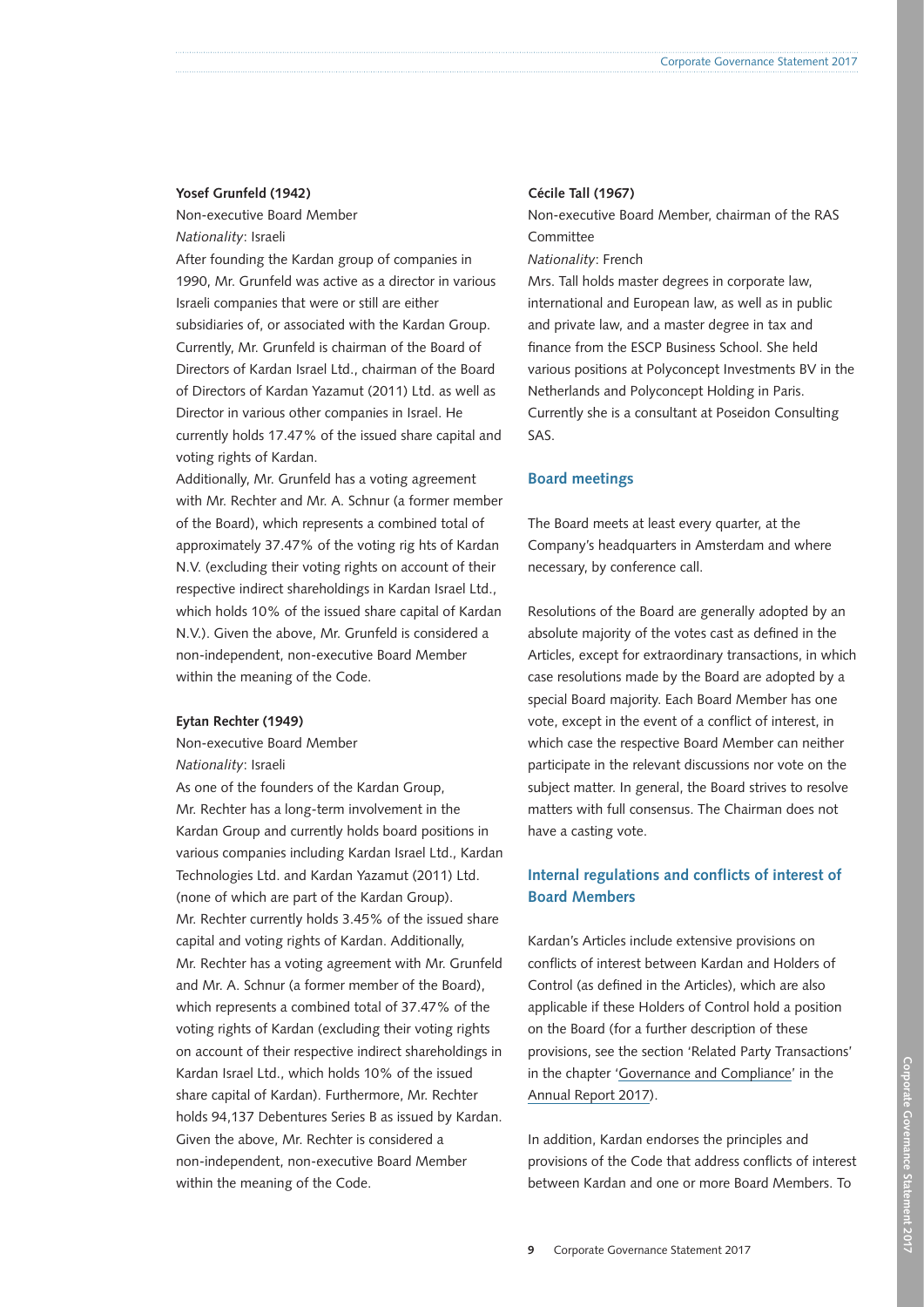this effect, provisions have been included in the Board Regulations covering best practice provisions 2.7.1 through 2.7.6 of the Code.

# **Board Committees**

The Board has established an Audit Committee and a RAS Committee, comprising only of non-executive independent Board Members, without in any way derogating from their primary responsibilities. The respective chairmen of these committees report periodically to the entire Board on their activities.

Both committees are subject to specific regulations which form part of the [Board Regulations](https://www.kardan.nl/about-kardan/governance-policies-documents), and which can all be found on the corporate website.

# **Audit Committee**

The Audit Committee in 2017 consisted of Messrs. Van den Bos (Chairman), Sheldon and Marsman<sup>3</sup>.

Its tasks are:

- a) to review on an annual basis the accounting policies, practices and going-concern assumption of Kardan and to discuss compliance with accounting standards, regulatory and legal requirements;
- b) to review the adequacy of coordination between the internal and external auditors and to discuss annually with the auditors (internal and external) the scope of the audit, the cost effectiveness of their work and their independence;
- c) to review the state and effectiveness of the financial reporting and internal control systems used throughout Kardan (including effectiveness of business risk assessment);
- d) to review and discuss the auditor's report on Kardan's accounts, review the results of the internal and external audit, the contents of the (consolidated) management letters and responses from management;
- e) to review and discuss the financing of Kardan, the policy of Kardan on tax planning and the

applications of information and communication technology ('ICT');

- f) to discuss major judgmental areas and significant legal action commenced against or by the business;
- g) to assume the responsibilities of a balance sheet committee as defined under Israeli regulations;
- h) to review the annual and periodic (quarterly) financial statements of Kardan before the Board and recommend to the Board whether to approve them or not; and
- i) to review any other matter within the terms of reference as the Audit Committee deems appropriate.

The Audit Committee acts as the principal contact for the external auditor, should the auditor discover irregularities in the content of the financial statements. The Audit Committee is authorized to request advice from outside experts if deemed necessary.

There should be at least one financial expert on the Audit Committee. The Chairman of the Board is not permitted to chair the Audit Committee.

# **Remuneration Appointment and Selection Committee**

In 2017, the RAS Committee consisted of Mrs Seinstra (Chairwoman)4 Mr. Marsman (chairman)5 and Mr. Sheldon.

The tasks of this committee include, among other things, (i) preparing a remuneration policy for the Board, to be adopted by the General Meeting of Shareholders, (ii) preparing a remuneration policy for the Executive Management, to be adopted by the Board, (iii) preparing a proposal concerning the individual remuneration of the CEO and non-executive Board Members, to be adopted by the General Meeting of Shareholders, (iv) preparing the Board's remuneration report for inclusion in Kardan's annual report, (v) preparing the selection criteria and appointment procedures for Board Members,

<sup>3</sup> Due to the resignation of Mr. Marsman in 2018, the Audit Committee currently consists of Messrs. Van den Bos (Chairman) and Sheldon.

<sup>4</sup> Until 24 May 2017

<sup>5</sup> From 24 May 2017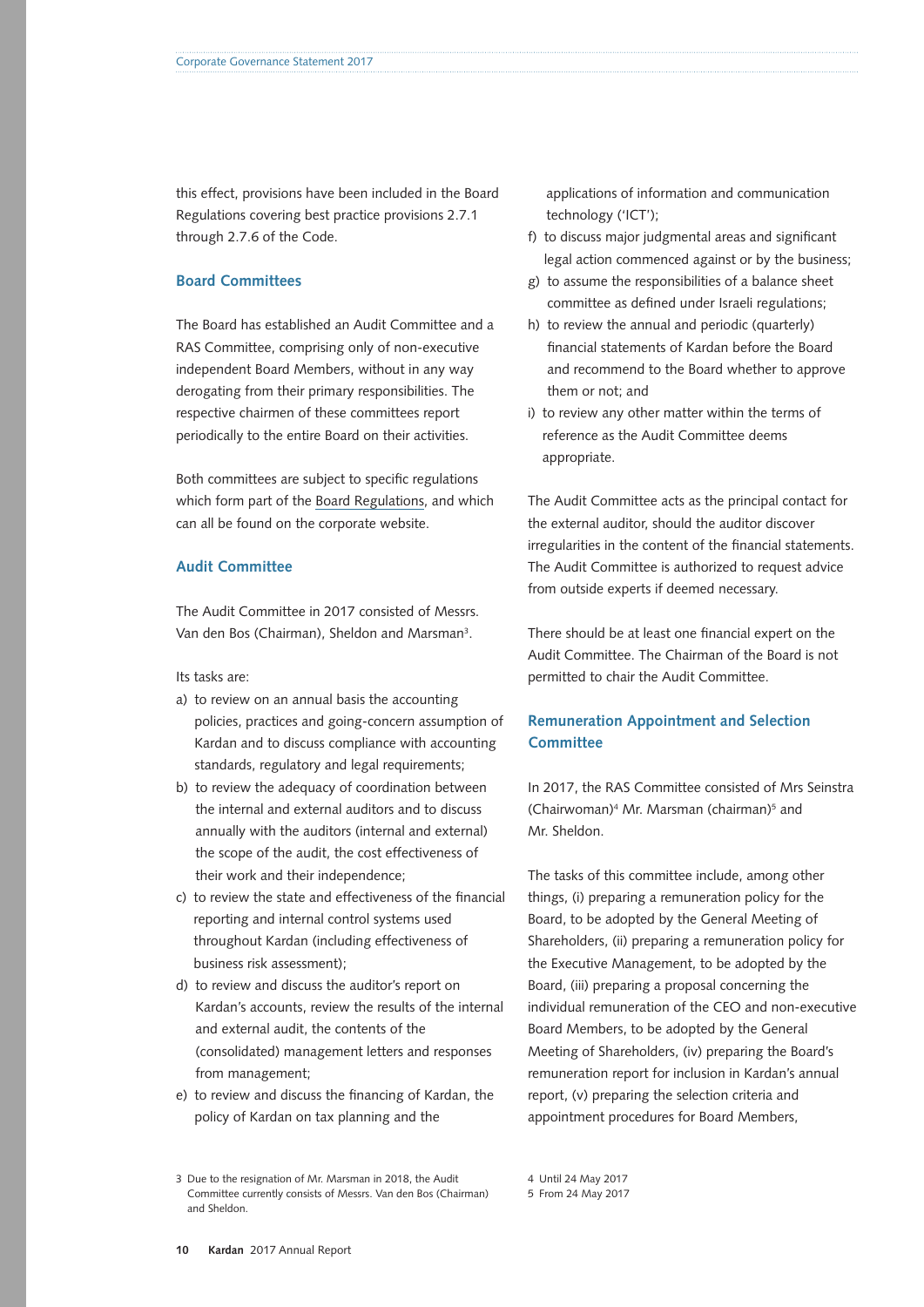(vi) periodically evaluating the scope and composition of the Board and (vii) periodically evaluating the functioning of individual Board Members and the members of executive management; (viii) proposing (re)appointment of the CEO and non-executive Board Members to the Board, to be adopted by the General Meeting of Shareholders; and ix) supervising the policy of the CEO in relation to the selection and appointment of the executive management. In accordance with the policy on the remuneration of senior management of the Kardan Group, the RAS Committee approves, on an annual basis, a list of senior managers whose remuneration is deemed to be governed by the policy and assesses and advises the CEO on the packages of such senior managers prior to such package being offered.

# **5. Diversity policy for the Board**

Kardan aims to attract and retain people, develop human capital and grow the talent potential for all its employees, including the Board. Kardan pursues a diverse workforce, meaning an inclusive approach for people of various genders, ages and cultural background throughout its entire organization. The Board regulations stipulate that the Board should have broad representation with respect to expertise in financial and accounting areas and specific know-how in various aspects of the Company's business, be aware of relevant developments and that a balanced age breakdown is sought for. The Board has a diverse composition in terms of knowledge and expertise, gender, age and nationality. The Board will continue to strive for a diverse composition in the process of appointing and reappointment. Kardan does not comply with article 2:166 of the Dutch Civil Code, which requires the Board to be composed in a balanced way, meaning that 30% of the seats in the Board are to be occupied by women and 30% by men. Kardan strives to arrive at a balanced apportionment of the seats in the Board with new appointments, to the extent that suitable candidates are available.

# **6. Statement in light of Article 10 of the European Takeover Directive**

In accordance with Article 10 of the European Takeover Directive, companies with securities that are admitted to trading on a regulated market are obliged to disclose certain information in their annual report. Kardan must therefore disclose the following information and/or make the following statements:

- a. An overview of Kardan's capital structure is included on pages 116 and 117 of the [Annual Report 2017](https://www.kardan.nl/images/annual-report/annual-reports/AR2017.pdf).
- b. Shares in the capital of Kardan are freely transferable.
- c. Substantial shareholdings within Kardan are included on page 12 of the [Annual Report 2017](https://www.kardan.nl/images/annual-report/annual-reports/AR2017.pdf).
- d. There are no special control rights attached to Kardan's shares.
- e. Several senior officers have been granted options to purchase shares in Kardan, which is further described on page 54 of the [Annual Report 2017](https://www.kardan.nl/images/annual-report/annual-reports/AR2017.pdf).
- f. There are no limitations to voting rights on the shares of Kardan's capital.
- g. Kardan is not aware of any agreements that might result in a limitation of the transferability of the voting rights on shares in Kardan's capital.
- h. The provisions regarding the appointment and dismissal of Board Members, and the provisions regarding amendments of the [Articles](https://www.kardan.nl/about-kardan/governance-policies-documents) are described in the Articles, which are available on Kardan's website.
- i. The General Meeting of Shareholders may authorize the Board (i) to purchase shares in its own capital, and (ii) to issue and grant rights to subscribe for shares and to limit or exclude pre-emptive rights of shareholders in the event of issuing and granting rights to subscribe for shares. Further information can be found in Kardan's Articles and in the minutes of the relevant General Meetings of Shareholders of Kardan with respect to authorizations that have been granted to the Board.

At the AGM 2017, the shareholders authorized the Board for a period of eighteen months as of that day, 24 May 2017, to resolve for the Company to acquire shares in the Company, within the limits of the law and the articles of association of the